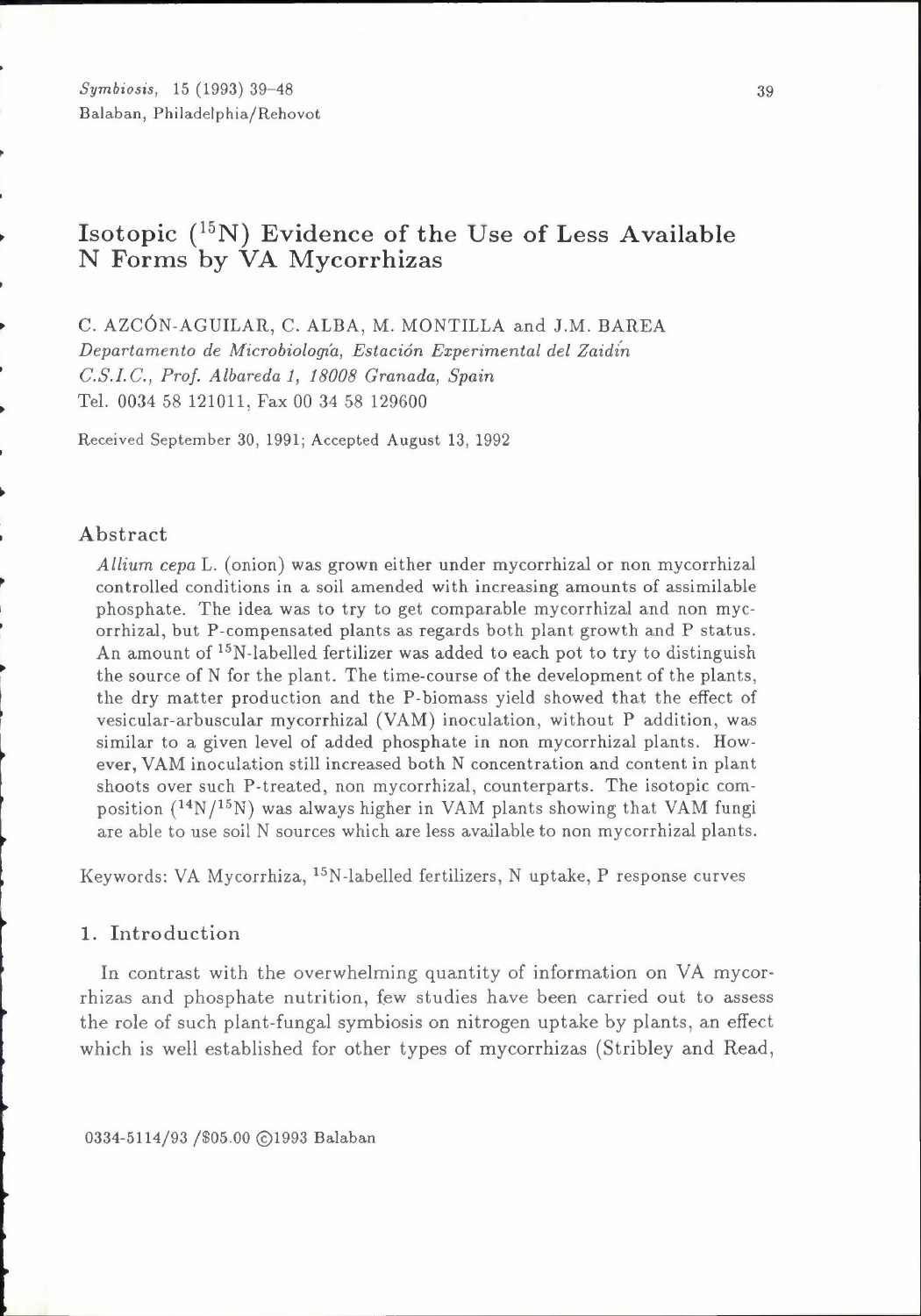## 40 C. AZCON-AGUILAR ET AL.

1974, 1980; Martin et al., 1987; Finlay et al., 1988, 1989, 1992; Chalot et al., 1991). However, some key conclusions have been reached concerning N acquisition by VA mycorrhizas. For example, the fungal symbionts are known to use both  $NO_3^-$  and  $NH_4^+$  (Bowen and Smith, 1981), to assimilate ammonium, via glutamine synthetase activity (Smith et al., 1985), and to increase the N inflow to the root cells (Smith et al., 1986). The use of the isotope  ${}^{15}N$ has allowed the following suggestions: ( 1) hyphal transport in VA mycorrhizal (YAM) symbiosis (Ames et al., 1983), (2) a differential exploitation of different forms of N in the growth medium (Ames et al., 1984), and (3) a role of the VAM mycelium in increasing N uptake from soil, by using legume species (Barea et al., 1987, 1989; Azcón and Barea, 1992).

In order to study more deeply the role of YAM in N uptake, a number of key points must be taken into account, i.e.  $(1)$  to use non N<sub>2</sub>-fixing species as test plants to avoid the effect of the interaction between N uptake and  $N_2$  fixation, (2) to design specific assays allowing one to distinguish between direct VAM effects and indirect, P-mediated ones, using soil as substrate, and  $(3)$  to use <sup>15</sup>N as a tracer to distinguish the source of N for YAM plants. It is obvious that (2) could be achieved by including growth response curves to added phosphate for either YAM or non mycorrhizal plants (Abbott and Robson, 1984). The idea was to get comparable mycorrhizal and non mycorrhizal, but P compensated, plants, as regards both plant growth and P status.

Accordingly an experiment was carried out by combining the use of these P response curves with the application of a <sup>15</sup>N-labelled fertilizer as a tracer. The objective was to try to determine whether YAM plants use the same available N sources as the roots, or if VA mycorrhizas can derive N from soil sources less available to non YAM plants.

# 2. Materials and Methods

## *Experimental design*

The experiment was based on a randomized complete block factorial with two factors: (1) P level, i.e. four doses of soluble phosphate, and (2) YAM inoculation (versus non mycorrhizal controls), given eight treatments that were replicated five times for a total of 40 pots.

#### *Host plant and test soil*

Onion *(Allium cepa* L. cv Babosa) was the test plant. Ten-day-old uniform seedlings, obtained by germinating the seeds in sterile sand, were transplanted (one plant/pot) into pots containing  $1 \text{ kg}$  of the experimental soil, previously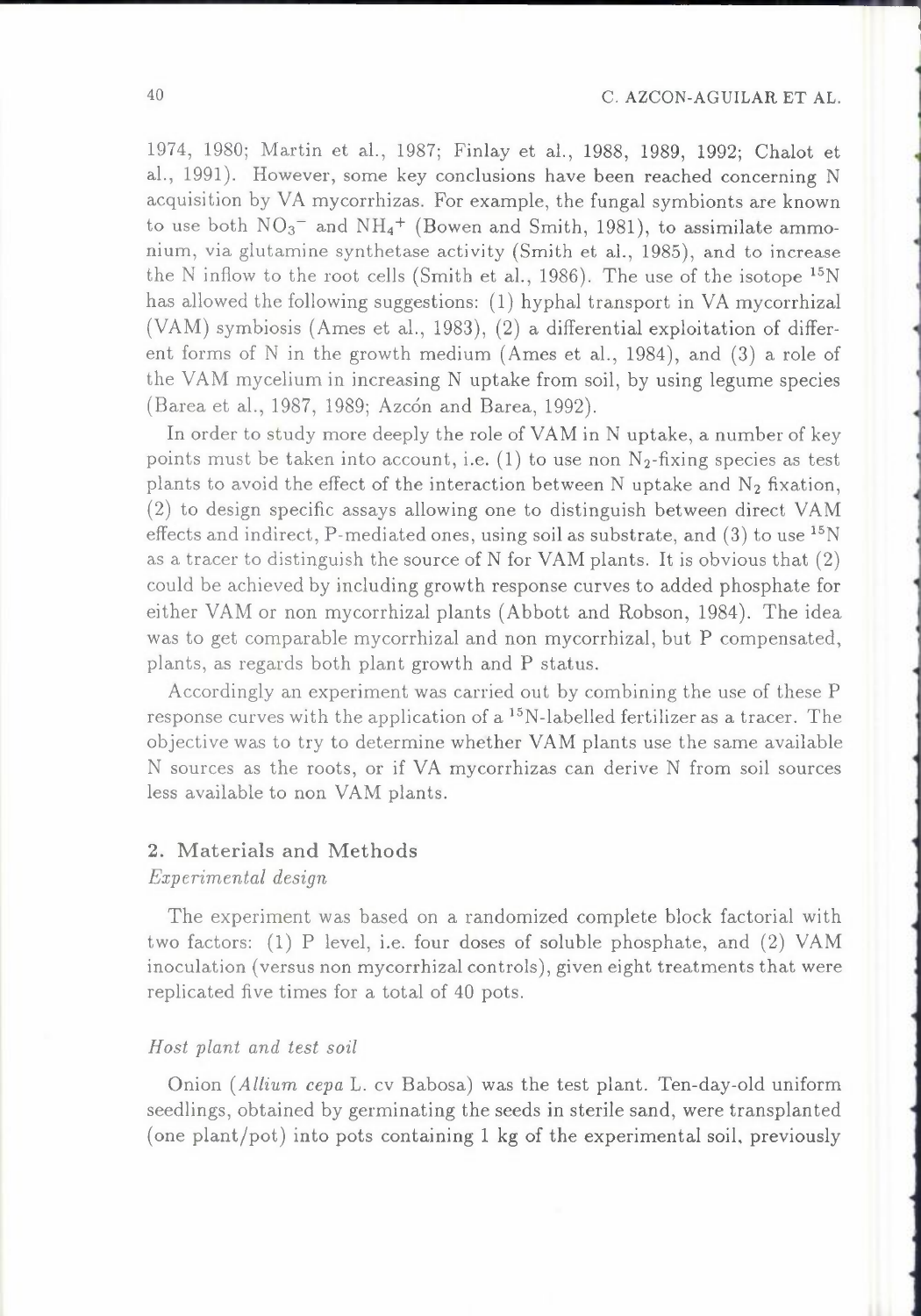supplied with the appropriate amount of soluble phosphate, and a VAM inoculum applied at transplanting. The test soil was collected from Granada Province, Spain. It was a Cryumbrept type (10.2% clay, 33.6% loam, 56.2% sand) with  $3.2\%$  organic matter;  $pH = 5.7$ ;  $0.25\%$  total N and 1.3 mg P/kg soil extracted with 0.5 M NaHCO<sub>3</sub> (Olsen P). The soil was sieved  $(2 \text{ mm})$ , diluted with sand  $(5:2, v:v)$ , steam-sterilized  $(100<sup>o</sup> C$  for 1 hr for 3 consecutive days) and then reinoculated with a soil filtrate containing the own microbial population except VAM propagules (Barea et al., 1989). Each pot received 5 ml of such filtrate.

## *Mycorrhizal inoculation and phosphate treatments*

The test soil was divided into four batches. These were:  $P_0 =$  untreated control;  $P_1$ ,  $P_2$  and  $P_3$  treatments of different doses of  $KH_2PO_4$  (mg/kg of soil) as follows:  $P_1 = 125$ ,  $P_2 = 250$ ,  $P_3 = 375$ . These experimental soils were held at 19-25° C, with suitable watering, for 2 weeks to equilibrate before transplanting. Ten replicate pots were prepared from each one of the P levels and half of these were inoculated with VAM propagules. This VAM inoculum (20 g) was applied to each of the corresponding pots and dispersed throughout the experimental soil. Non mycorrhizal treatments also received 20 g of this inoculum, that was obviously sterilized accordingly. The inoculum was from a thoroughly homogenized soil sample of the VAM fungus *Glomus fasciculatum*  (Taxter sensu Gerd.) Gerd. and Trappe grown in stock culture with *Medicago sativa* L. The isolate of *G. fasciculatum* came from !NRA-Dijon France. The inoculum consisted of spores, mycelium, and mycorrhizal root fragments.

#### *Growth conditions*

The plants were grown in a greenhouse under a day/night cycle of 16/8 hr, 21/15° C, 50% relative humidity. A photosynthetic photon flux density of 600-700  $\mu$ mol m<sup>-2</sup>sec<sup>-1</sup> was applied as supplementary light. During the assay, plants were fertilized (20 ml/week/pot) with Long Ashton nutrient solution (Hewitt, 1952) lacking N and **P.** Throughout the experiment, the pots were weighed every day and water loss to reach field capacity was replaced by top watering.

## <sup>15</sup>*N-labelled fertilizer application*

After 10 days of plant growth, each pot was given a solution of  $(NH_4)_2SO_4$ with  $2\%$  <sup>15</sup>N atom excess (20 mg N/pot).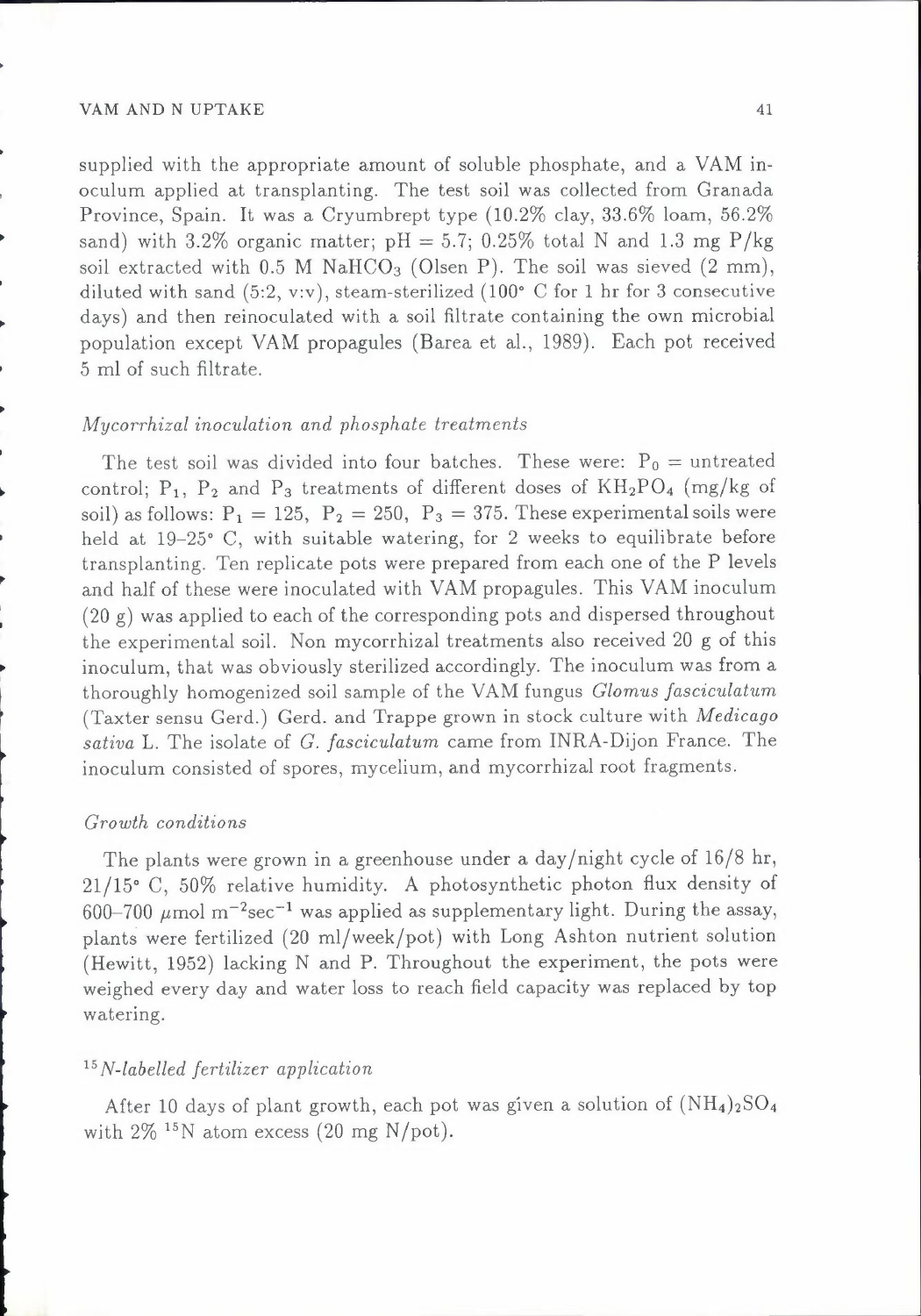## *Measurements*

After a growth period of 9 weeks the plants were harvested. Shoot dry weight was recorded after drying at 70°C. Shoot P and N concentrations were measured after Kjeldahl digestion (for N) or by the molybdenum blue (for P) procedures (Lachica et al., 1973). Shoot N isotope composition was determined by mass spectrometry, as described by Fiedler and Proksch (1975) at the FAO/IAEA Agricultural Biotechnology Laboratory, Seibersdorf, Austria. The roots were carefully washed and the percentage of mycorrhizal root length was estimated by microscopic examination of stained samples (Phillips and Hayman, 1970), using the grid-line intersect method of Giovannetti and Mosse (1980).

The data of  $\%$  <sup>15</sup>N atom excess allowed calculating the percentage of N derived from the labelled fertilizer(% NdFert), by the following equation (Danso et al., 1983):

% NdfFert = 
$$
\frac{\% \text{ 15N atom excess in plant sample}}{\% \text{ 15N atom excess in fertilizer}} \times 100
$$

This, in turn, allowed calculating the  $\%$  NdfSoil (100 -  $\%$  NdFert) and, therefore the isotopic composition of the N acquired by the plant during the growing period, once the total N yield in plants was determined.

For a statistical analysis of the data ANOVA followed by Fisher's LSD ( $P\leq$ 0.05) tests were done. In the case of the percentage of mycorrhizal root length, the data were subjected to an arc-sine square-root transformation in order to homogenize the variance.

## 3. Results

After 9 weeks of plant growth, the percentage of root length that was in fact mycorrhizal, was calculated and the values were:  $P_0 = 78a$ ;  $P_1 = 81a$ ;  $P_2 = 72a$ ;  $P_3 = 83a$  (P< 0.05).

Plant growth was negligible in non mycorrhizal, non P-added plants (Fig. 1 ). The dry matter yield and the content of P in the test plant increased with the level of P added in both YAM and non YAM plants (Fig. 1). For these two parameters, the plant response to YAM inoculation, without P addition  $(P_0)$ , was equal to the response of 250 mg/kg of phosphate  $(P_2)$  in non VAM plants (Fig. 1). Evidence for such similar effects was corroborated by the data recorded in Fig. 2. These data, in fact, correspond to the time-course development of the test plant. Therefore, comparisons between these two treatments (i.e. VAM inoculation in  $P_0$  and  $P_2$ -treated, but non VAM plants) concerning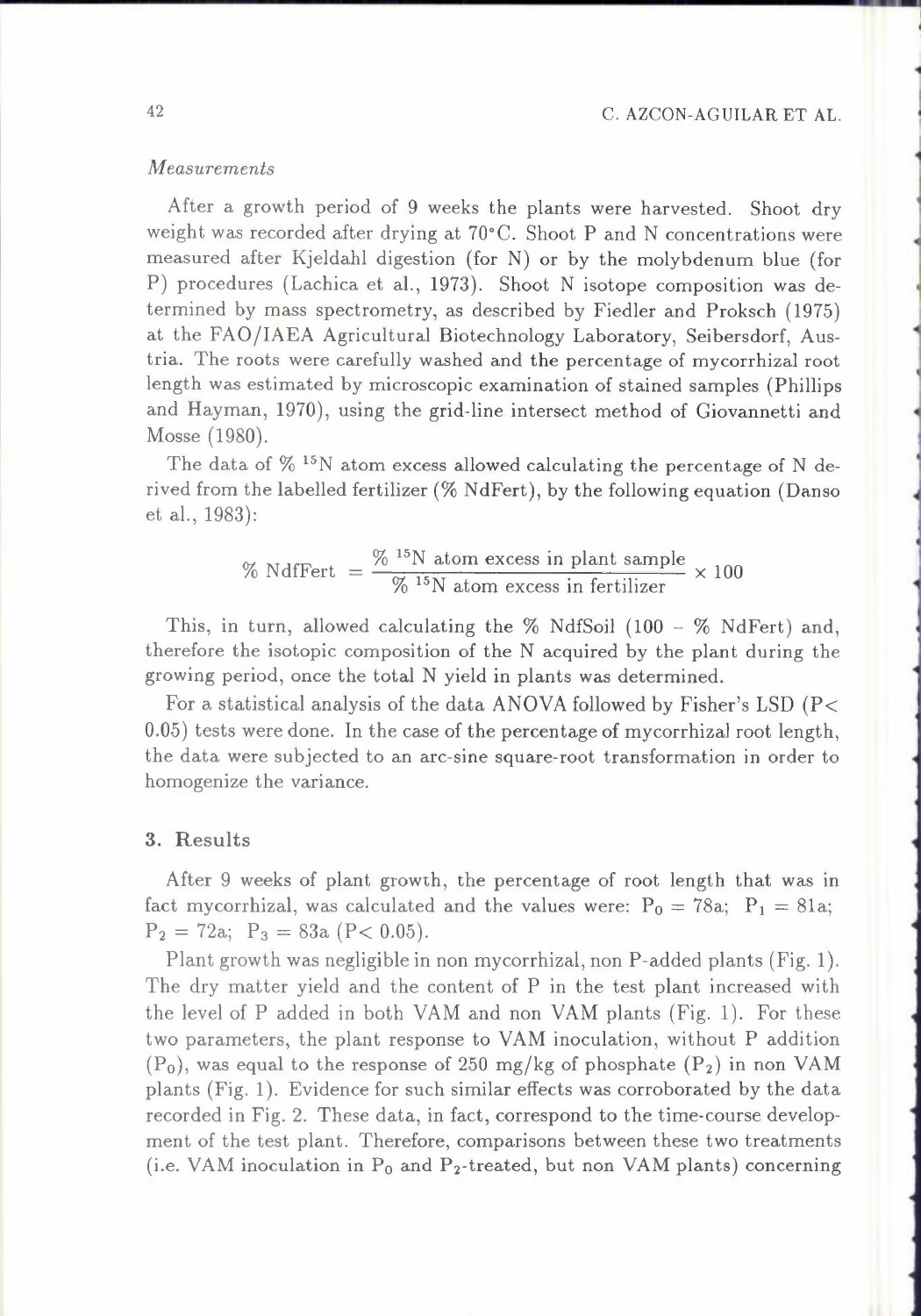

Figure 1. Dry matter and P-biomass yield in the shoots of mycorrhizal and non symbiotic nine-week-old onion plants given increasing amounts of P fertilizers. For each parameter, mean values (five replicates) not sharing a letter in common, differ significantly (P< 0.05). Non mycorrhizal, Po plants were not analyzed for P because the negligible values of dry matter yield.

N acquisition are particularly important. In this context, data summarized in Table 1 show that, in spite of such similar effects produced by these two treatments, both the concentration and total N content in plant shoots were higher in mycorrhizal plants. The calculation of the relative contribution of the two N sources is recorded in Table 2. These data indicate that the increased N acquisition in VAM plants, at  $P_0$  level, in comparison with that induced by the addition of 250 mg/kg of phosphate to non mycorrhizal plants  $(P_{250})$ , can be accounted for by an increased uptake of N from soil sources. The  $\rm ^{14}N/^{15}N$  ratio was always higher for YAM plants than for non mycorrhizal ones, regardless of the soil P level.

## 4. Discussion

l

It is evident that plant roots became mycorrhizal to a degree that was high enough to produce appropriate YAM responses. The levels of phosphate applied did not affect the percentage of the mycorrhizal root length, as was also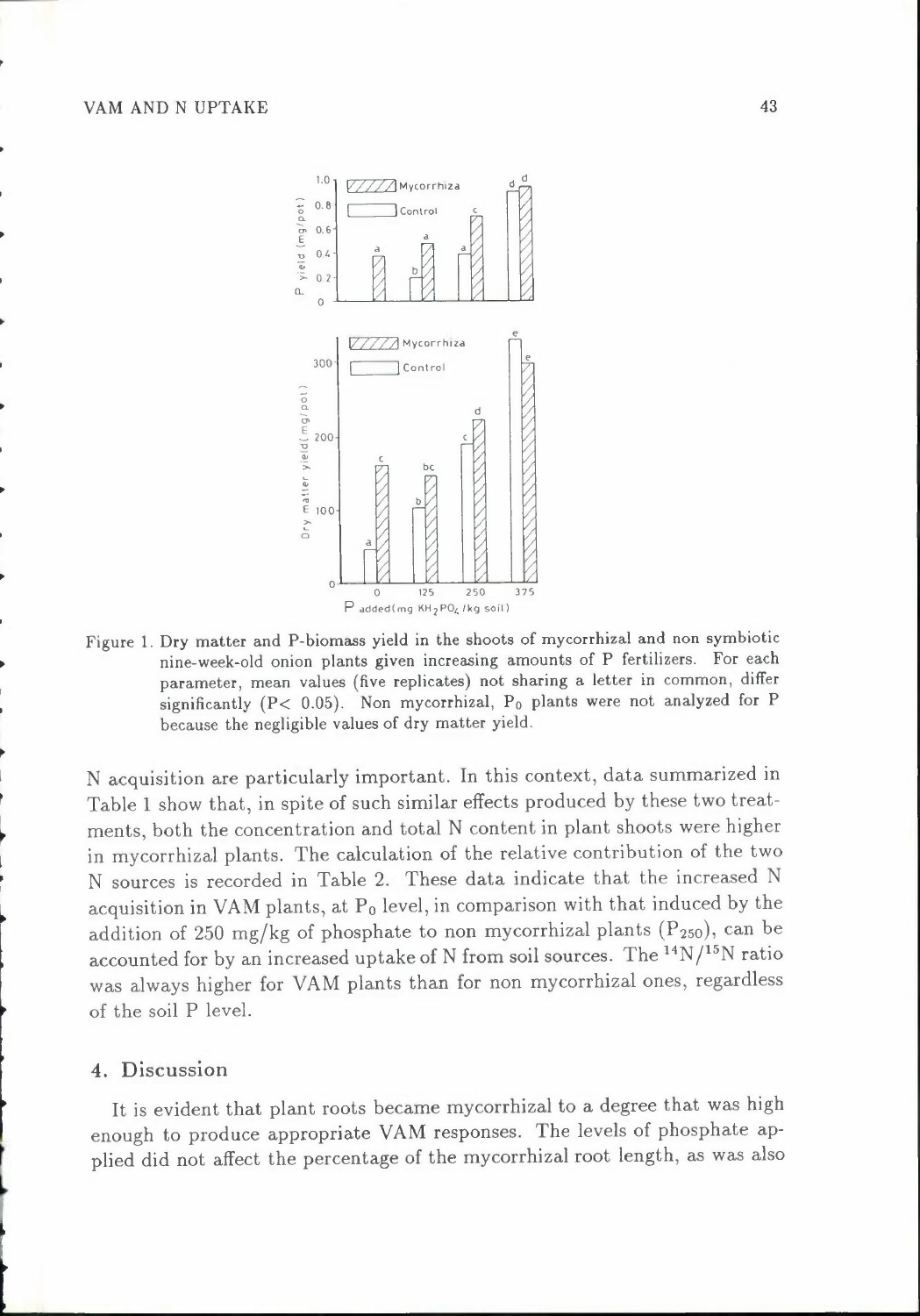

Figure 2. Time-course development of mycorrhizal (M), Po or non symbiotic, but Pamended, nine-week-onion plants (the P level, in mg/kg, is indicated). For each recording time, mean values (five replicates) not sharing a letter in common, differ significantly  $(P < 0.05)$ .

Table 1. Analytical data of the nitrogen status in mycorrhizal and non-mycorrhizal nineweek-old onion plants (shoots) given increasing amounts of P fertilizer

| P treatment              | Total N           |                    | $15$ N atom excess |  |
|--------------------------|-------------------|--------------------|--------------------|--|
| $(mg K H_2PO_4/kg soil)$ | $(\% )$           | (mg/plant)         | $(\%)$             |  |
| Non mycorrhizal plants   |                   |                    |                    |  |
| $0^*$                    |                   |                    |                    |  |
| 125                      | 2.33a             | $2.45^{\rm a}$     | 0.523a             |  |
| 250                      | 2.69 <sup>a</sup> | 4.82 <sup>b</sup>  | $0.501^{a}$        |  |
| 375                      | $3.16^{bc}$       | 10.50 <sup>c</sup> | $0.470^{\rm a}$    |  |
| Mycorrhizal plants       |                   |                    |                    |  |
| $\bf{0}$                 | 3.60 <sup>c</sup> | 5.86 <sup>d</sup>  | 0.419 <sup>b</sup> |  |
| 125                      | 3.28c             | 4.66 <sup>b</sup>  | $0.415^{b}$        |  |
| 250                      | $3.16^{bc}$       | 7.05 <sup>d</sup>  | 0.408 <sup>b</sup> |  |
| 375                      | $3.05^{bc}$       | 8.85c              | $0.430^{ab}$       |  |

For each parameter, mean values (five replicates) not sharing a letter differ significantly (P< 0.05), regardless of their mycorrhizal status. Data in bold correspond to matched treatments concerning their effects on plant growth and P status.  $(*)$  Non mycorrhizal,  $P_0$ plants were not analyzed for N, because of the negligible values of dry matter yield.

44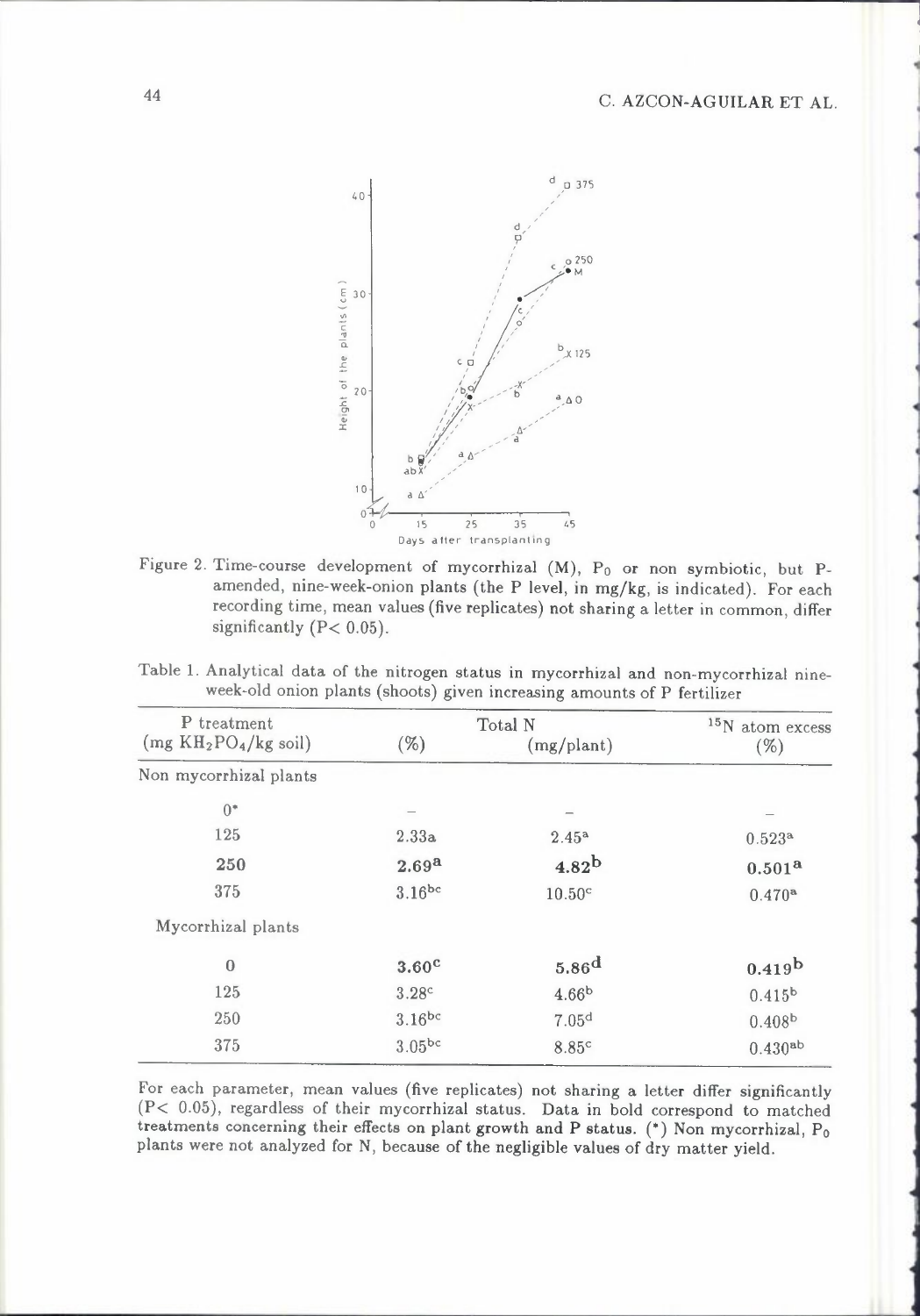| P treatment<br>$(mg K H_2PO_4/kg)$ soil) | NdfSoil<br>(mg/plant)                                                                                                                                                                                                                                                                                                                                                                                                                         | NdfFert<br>(mg/plant) | NdfSoil/<br>NdfFert |
|------------------------------------------|-----------------------------------------------------------------------------------------------------------------------------------------------------------------------------------------------------------------------------------------------------------------------------------------------------------------------------------------------------------------------------------------------------------------------------------------------|-----------------------|---------------------|
|                                          |                                                                                                                                                                                                                                                                                                                                                                                                                                               |                       | (ratio)             |
| Non mycorrhizal plants                   |                                                                                                                                                                                                                                                                                                                                                                                                                                               |                       |                     |
| $0^*$                                    | $\frac{1}{2} \left( \frac{1}{2} \right)^{2} \left( \frac{1}{2} \right)^{2} \left( \frac{1}{2} \right)^{2} \left( \frac{1}{2} \right)^{2} \left( \frac{1}{2} \right)^{2} \left( \frac{1}{2} \right)^{2} \left( \frac{1}{2} \right)^{2} \left( \frac{1}{2} \right)^{2} \left( \frac{1}{2} \right)^{2} \left( \frac{1}{2} \right)^{2} \left( \frac{1}{2} \right)^{2} \left( \frac{1}{2} \right)^{2} \left( \frac{1}{2} \right)^{2} \left( \frac$ |                       |                     |
| 125                                      | 1.81 <sup>a</sup>                                                                                                                                                                                                                                                                                                                                                                                                                             | $0.64^{\rm a}$        | $2.85^{a}$          |
| 250                                      | 3.61 <sup>b</sup>                                                                                                                                                                                                                                                                                                                                                                                                                             | 1.20 <sup>b</sup>     | 3.00 <sup>a</sup>   |
| 375                                      | 8.03c                                                                                                                                                                                                                                                                                                                                                                                                                                         | 2.47c                 | 3.20 <sup>a</sup>   |
| Mycorrhizal plants                       |                                                                                                                                                                                                                                                                                                                                                                                                                                               |                       |                     |
| $\overline{0}$                           | 4.67 <sup>d</sup>                                                                                                                                                                                                                                                                                                                                                                                                                             | $1.18^{b}$            | 3.96 <sup>b</sup>   |
| 125                                      | 3.71 <sup>b</sup>                                                                                                                                                                                                                                                                                                                                                                                                                             | $0.96^{ab}$           | 3.87 <sup>b</sup>   |
| 250                                      | 5.64e                                                                                                                                                                                                                                                                                                                                                                                                                                         | 1.41 <sup>d</sup>     | 4.00 <sup>b</sup>   |
| 375                                      | $6.95$ <sup>f</sup>                                                                                                                                                                                                                                                                                                                                                                                                                           | 1.90 <sup>e</sup>     | $3.68^{b}$          |

| Table 2. Source of nitrogen (isotopic composition) for mycorrhizal and non-mycorrhizal nine- |                                                                         |  |
|----------------------------------------------------------------------------------------------|-------------------------------------------------------------------------|--|
|                                                                                              | week-old onion plants (shoots) given increasing amounts of P fertilizer |  |

For each parameter, mean values (five replicates) not sharing a letter differ significantly (P< 0.05), regardless of their mycorrhizal status. Data in bold correspond to matched treatments concerning their plant growth and P status. (\*) Non mycorrhizal, Po plants were not analyzed for N, because of the negligible values of dry matter yield.

found for these phosphate levels in a comparable experimental situation (Baath and Spokes, 1989).

The relationships between plant development, biomass production and the nutrient concentration and content can be discussed on the basis of the statements by Jarrel and Beverley (1981). Accordingly, and concerning the P status, it can be concluded that YAM inoculation produced results similar to those provoked by the addition of 250 mg of phosphate per kg of soil to non mycorrhizal plants. However, YAM inoculation still increased the N acquisition over such non mycorrhizal comparable counterparts. In spite of this, and concerning plant growth, Po mycorrhizal plants apparently did not benefit from the extra N, related to  $P_{250}$  non mycorrhizal plants. However, the increased N accumulation in Po mycorrhizal plants, that was obvious at the chosen harvest time, could be beneficial in later stages of plant growth.

The use of <sup>15</sup>N allowed us, in addition, to partition the source of N for mycorrhizal and non mycorrhizal plants (Zapata, 1990). The results show that the P treatments did not actually change the  $^{14}N/^{15}N$ , as could be expected, but this was done by YAM inoculation. The conclusion is that YAM mycorrhiza increased the "apparent soil N pool size," suggesting that mycorrhizal plants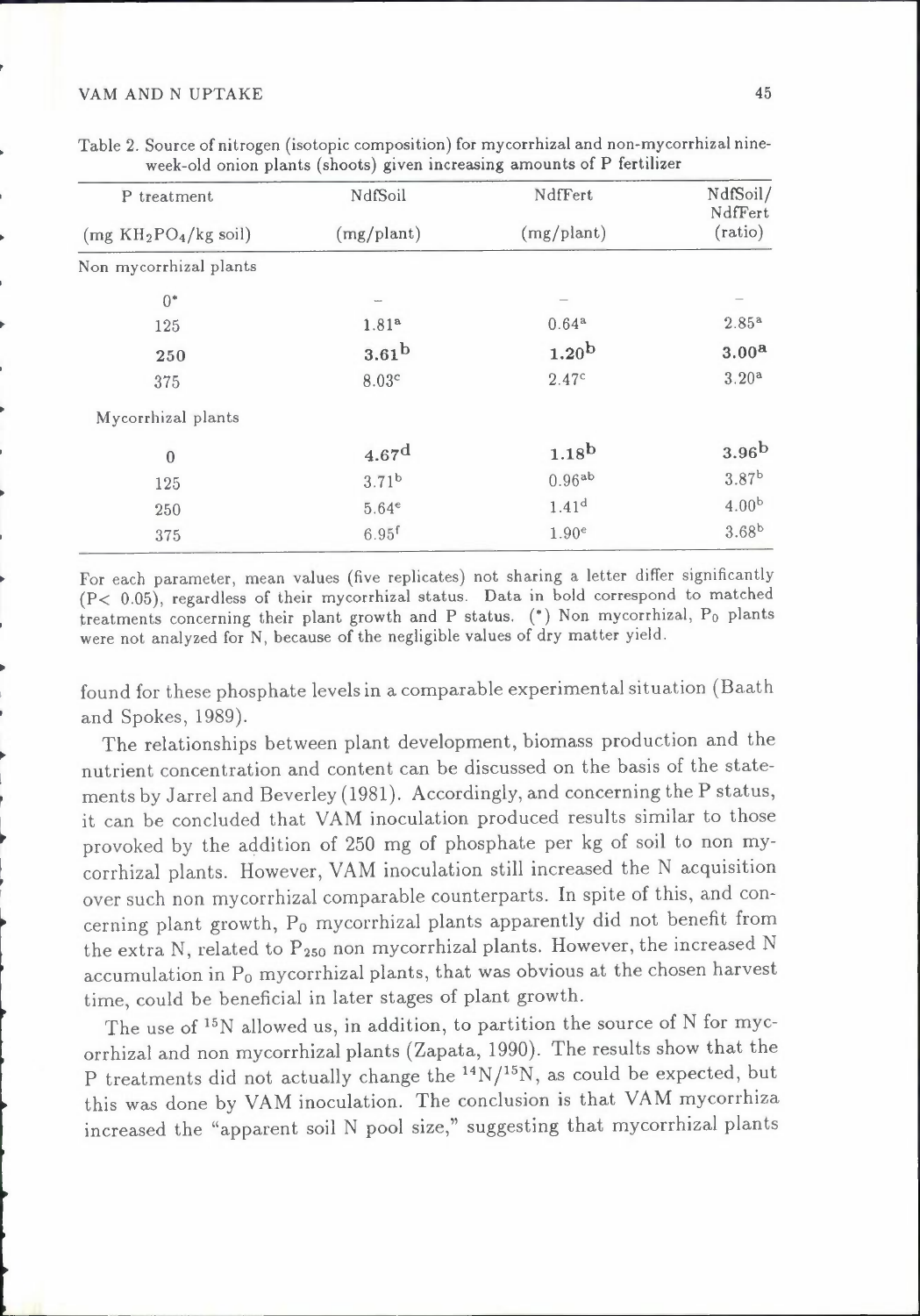:

1

are using available N forms more efficiently, or that they can derive N from sources less available to non mycorrhizal plants. A question is the form of N used by YAM to improve N uptake. Since the experimental soil was acidic,  $NH_4$ <sup>+</sup> is probably the predominant N form, which is also the less mobile inorganic N form in soils (Smith and Bowen, 1981). The possibility that YAM acquire N from organic sources, at least by a microbiota-mediated activity, has also been suggested for YAM (Ames et al., 1983), a fact which was described for other types of mycorrhizas (Abuzinadah and Read, 1986; Abuzinadah et al., 1986; Stribley and Read, 1980; Finlay et al., 1992).

In conclusion, it appears that VA mycorrhizas could be involved contributing to an overall tightening of the nitrogen cycle, as it was long before proposed for other types of mycorrhizas (Abuzinadah et al., 1986).

## Acknowledgements

We thank the Joint FAO/IAEA Division, United Nations, Vienna, for supplying us with the 15N-labelled material and for the 15N analyses, particularly Drs. Zapata and Axmann from this Institution. The work was included in the CICYT Agricultural Projects. One of us (M.M.) was on leave from CIELAT, ULA (Venezuela) and thanks ICI and CSIC (Spain) for the fellowship which allowed his stay at Zaidin. Also C.A. is grateful for the grant received from INEM (Spain).

#### REFERENCES

- Abbott, L.K. and Robson, A.D. 1984. The effect of mycorrhizae on plant growth. In: *VA Mycorrhiza.* C.Ll. Powell and D.J. Bagyaraj, eds. CRC Press, Boca Raton, FL, pp. 113-130.
- Abuzinadah, R.A. and Read, D.J. 1986. The role of proteins in the nitrogen nutrition of ectomycorrhizal plants. I. Utilization of peptides and proteins by ectomycorrhizal fungi. *New Phytol.* **103:** 481-493.
- Abuzinadah, R.A., Finlay, R.D., and Read, D.J. 1986. The role of proteins in the nitrogen nutrition of ectomycorrhizal plants. II. Utilization of proteins by mycorrhizal plants of *Pinus contorta. New Phytol.* **103:** 495-506.
- Ames, R.M., Porter, L.K., St. John, T.V., and Reid, C.P.P. 1984. Nitrogen sources and 'A' values for vesicular-arbuscular and non-mycorrhizal sorghum grown at three rates of <sup>15</sup>N-ammonium sulphate. *New Phytol.* 97: 269-276.
- Ames, R.M., Reid, C.P.P., Porter, L.K., and Cambardella, C. 1983. Hyphal uptake and transport of nitrogen from two 15N-labelled sources by *Glomus mosseae,* a vesicular-arbuscular mycorrhizal fungus. *New Phytol.* 95: 381-396.
- Azcón, R. and Barea, J.M. 1992. Nodulation, N<sub>2</sub> fixation (<sup>15</sup>N) and N nutrition relationship in mycorrhizal or phosphate-amended alfalfa plants. *Symbiosis* **12:**  33-41.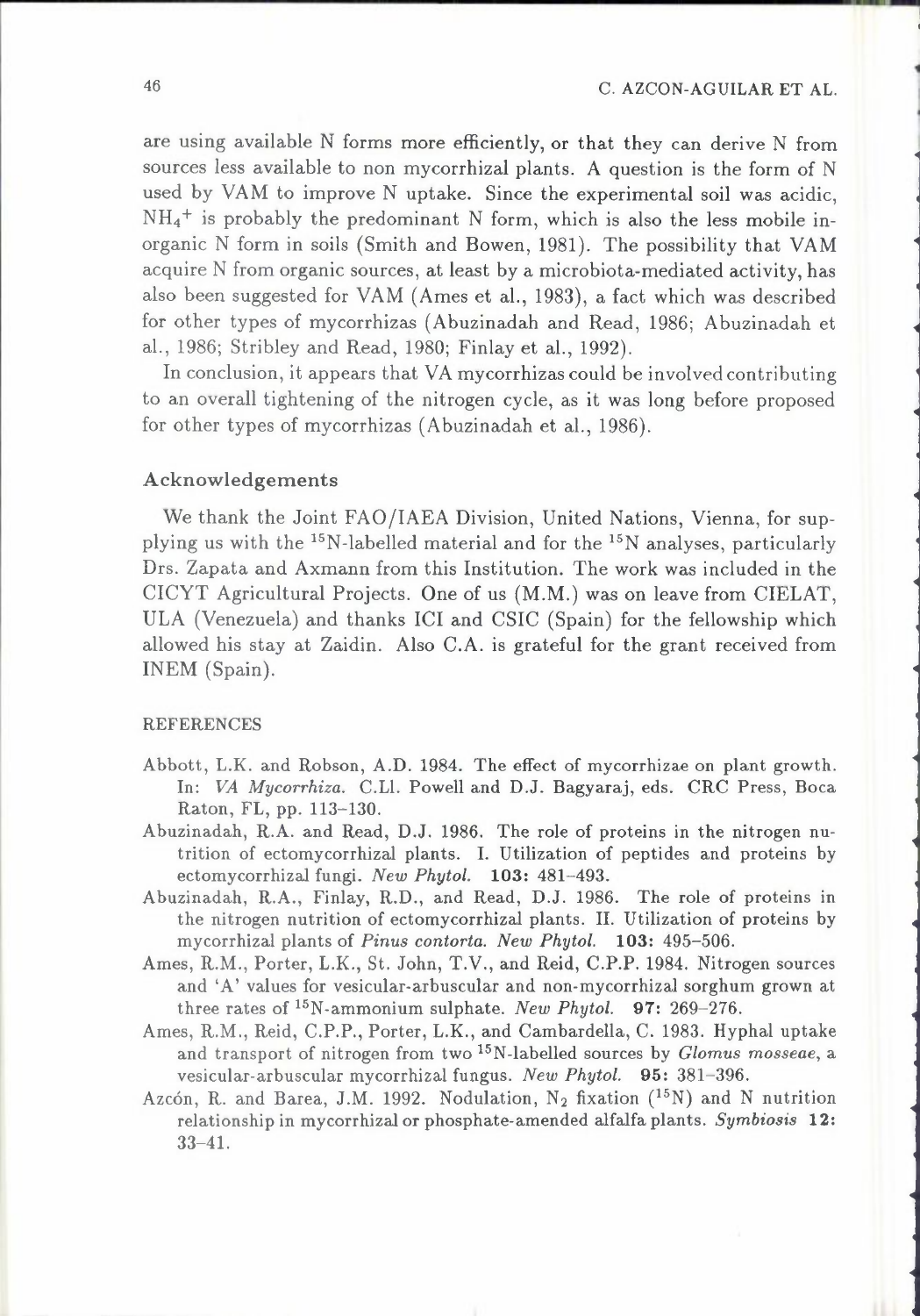- Baath, E. and Spokes, J. 1989. The effect of added nitrogen and phosphorus on mycorrhizal growth response and infection in *Allium schoenoprasum. Can. J. Bot.* 67: 3227-3232.
- Barea, J.M., Azcón-Aguilar, C., and Azcón, R. 1987. Vesicular-arbuscular mycorrhiza improve both symbiotic  $N_2$  fixation and N uptake from soil as assessed with a 15N technique under field conditions. *New Phytol.* 106: 717-725.
- Barea, J.M., El-Atrach, F., and Azcón, R. 1989. Mycorrhiza and phosphate interactions as affecting plant development,  $N_2$  fixation, N transfer and N uptake from soil in legume-grass mixtures by using a 15N dilution technique. *Soil Biol. Biochem.* 21: 581-589.
- Bowen, G.D. and Smith, S.E. 1981. The effects of mycorrhizas on nitrogen uptake by plants. In: *Terrestrial Nitrogen Cycles, Processes, Ecosystem Strategies and Management Impacts.* F.E. Clark and R. Rosswall, eds. *Ecological Bulletin*  No. 33, Swedish Natural Science Research Council, Stockholm, pp. 109-116.
- Chalot, M., Stewart, G.R., Brun, A., Martin, F., and Botton, B. 1991. Ammonium assimilation by *spruce-Hebeloma* sp. ectomycorrhizas. *New Phytol.* 119: 541- 550.
- Danso, S.K., Bole, J.B., and Zapata, F. 1983. A guide to the use of nitrogen-15 and radioisotopes in studies of plant nutrition. Calculations and interpretation of data. *IAEA-TECDOD-288.* International Atomic Energy Agency, Vienna.
- Fiedler, R. and Proksch, G. 1975. The determination of nitrogen-IS by emission and mass spectrometry in biochemical analysis. A review. *Analytica Chimica Acta* 78: 1-62.
- Finlay, R.D., Ek, H., Odham, G., and Söderström, B. 1988. Mycelial uptake, translocation and assimilation of nitrogen from 15N-labelled ammonium by *Pinus sylvestris* plants infected with four different ectomycorrhizal fungi. *New Phytol.* 110: 59-66.
- Finlay, R.D., Ek, H., Odham, G., and Söderström, B. 1989. Uptake, translocation and assimilation of nitrogen from <sup>15</sup>N-labelled ammonium and nitrate sources by intact ectomycorrhizal systems of *Fagus sylvatica* infected with *Paxillus involutus. New Phytol.* 113: 47-55.
- Finlay, R.D., Frostegard, A., and Sonnerfeldt, A.M. 1992. Utilization of organic and inorganic nitrogen sources by ectomycorrhizal fungi in pure culture and in symbiosis with *Pinus contoria* Dougl. ex Loud. *New Phytol.* 120: 105-115.
- Giovannetti, M. and Mosse, B. 1980. An evaluation of techniques for measuring vesicular-arbuscular mycorrhizal infection in roots. *New Phytol.* 84: 489-500.
- Hewitt, E.J. 1952. Sand and water culture methods used in the study of plant nutrition. *Technical Communication* 22. Farnham Royal Commonwealth Agricultural Bureau, Bucks.
- Jarrel, W.M. and Beverley, R.B. 1981. The dilution effect in plant nutrition studies. In: *Advances in Agronomy,* Vol. 34. N.C. Brady, ed. Academic Press, New York, pp. 197-224.
- Lachica, M., Aguilar, A., and Yañez, J. 1973. Análisis foliar. Métodos analíticos utilizados en la Estación Experimental del Zaidín. *Anal. Edafol. Agrobiol.* 32: 1033-1047.